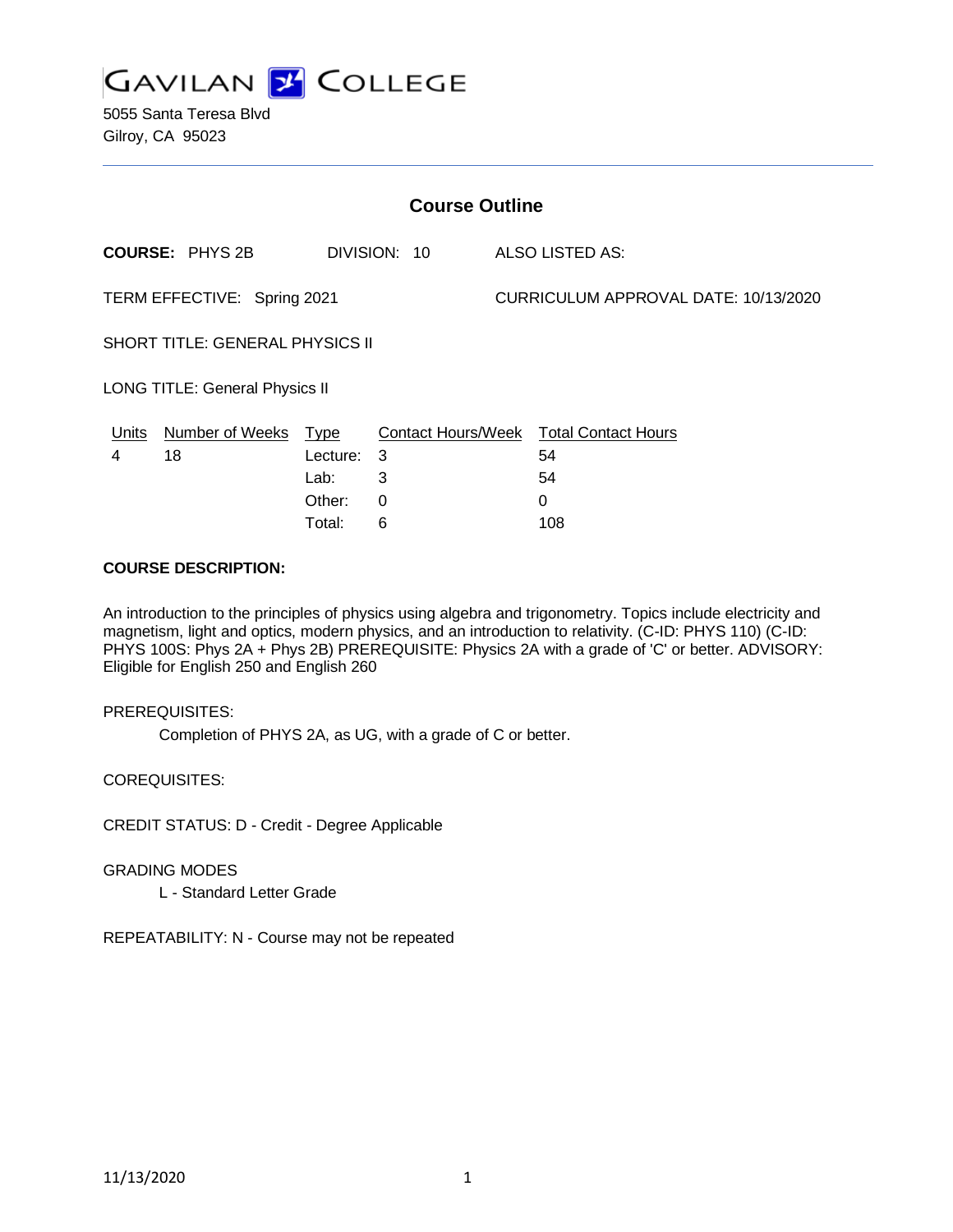SCHEDULE TYPES:

- 02 Lecture and/or discussion
- 03 Lecture/Laboratory
- 04 Laboratory/Studio/Activity
- 047 Laboratory LEH 0.7
- 05 Hybrid
- 71 Dist. Ed Internet Simultaneous
- 72 Dist. Ed Internet Delayed
- 73 Dist. Ed Internet Delayed LAB
- 737 Dist. Ed Internet LAB-LEH 0.7

### **STUDENT LEARNING OUTCOMES:**

STUDENT LEARNING OUTCOMES: 1. Identify, describe, compare and contrast gravitational, electric and magnetic forces and fields. Measure of assessment: Exam, Lab Year assessed, or planned year of assessment: 2018 Semester: Spring

2. Identify, describe, compare and contrast gravitational and electrical potential energy and electric potential.

Measure of assessment: Exam, Lab Year assessed, or planned year of assessment: 2014

3. Identify, describe, compare and contrast circuit elements, and series and parallel circuits. Measure of assessment: Exam, Lab Year assessed, or planned year of assessment: 2018 Semester: Spring

4. Apply conservation of energy and conservation of charge to circuits using Kirchoff's Rules. Measure of assessment: Exam, Lab Year assessed, or planned year of assessment: 2014

5. Identify, describe, compare and contrast electromagnetic and sound waves. Measure of assessment: Exam, Lab Year assessed, or planned year of assessment: 2014

6. Identify, describe, compare and contrast reflection and refraction and the formation of images. Measure of assessment: Exam, Lab Year assessed, or planned year of assessment: 2018 Semester: Spring

7. Identify, describe, compare and contrast refraction, interference and diffraction. Measure of assessment: Exam, Lab Year assessed, or planned year of assessment: 2018 Semester: Spring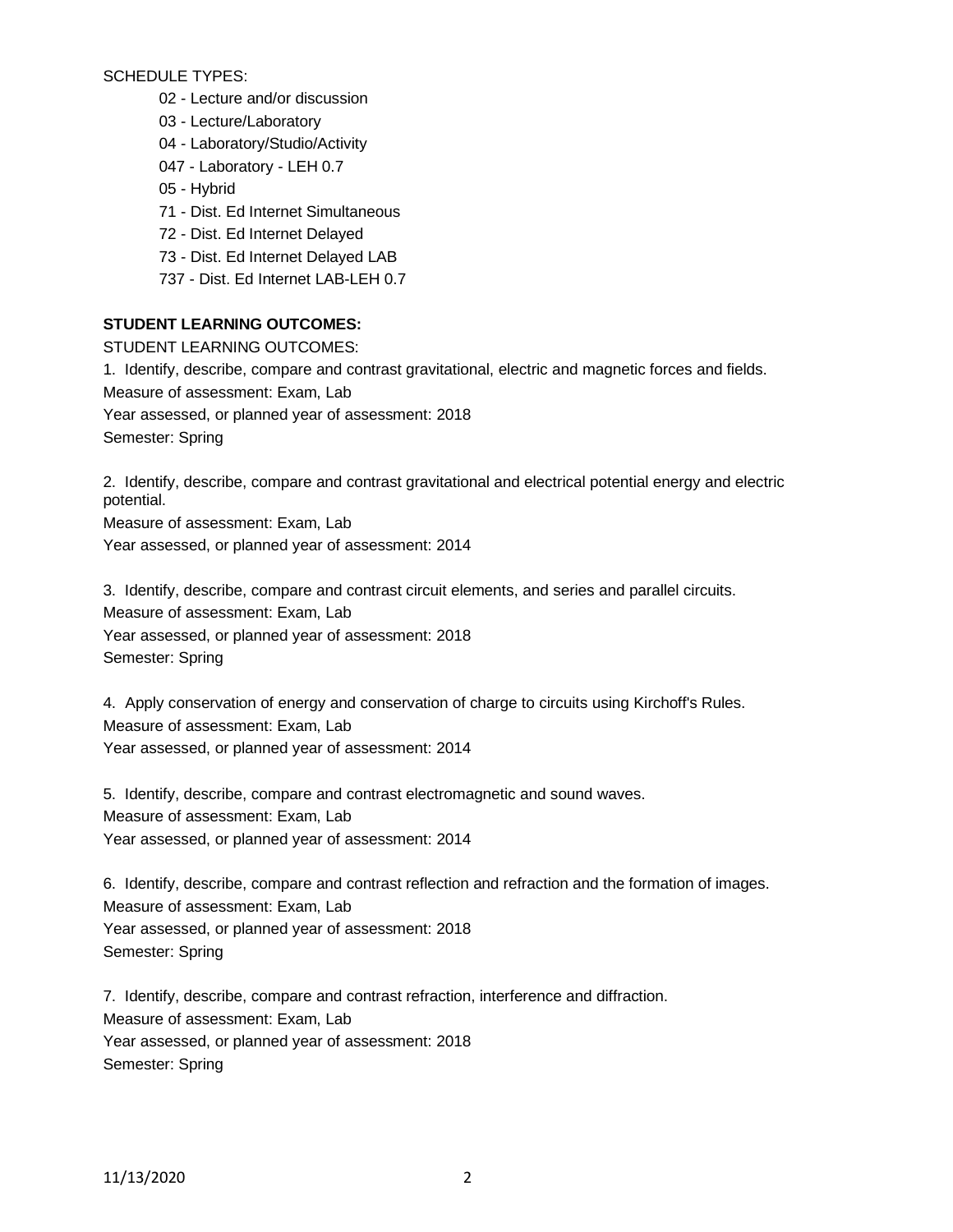8. Identify and describe special relativity, time and length contraction, equivalence of mass and energy. Measure of assessment: Exam, Lab

Year assessed, or planned year of assessment: 2015

9. Describe wave-particle duality, the photoelectric effect, the wave nature of matter, and the Heisenberg uncertainty principle.

Measure of assessment: Exam, Lab

Year assessed, or planned year of assessment: 2015

10. Describe the structure of the atom, compare and contrast the strong nuclear force, the electrostatic force, and the gravitational force, describe radioactive decay.

Measure of assessment: Exam, Lab

Year assessed, or planned year of assessment: 2015

### **CONTENT, STUDENT PERFORMANCE OBJECTIVES, OUT-OF-CLASS ASSIGNMENTS**

Curriculum Approval Date: 10/13/2020 **DE MODIFICATION ONLY**

**Hours** 

3 Lec/3 Lab

Content: Electric forces and fields.

Out of Class Assignments: Reading and homework problems from text.

Student Performance Objectives: Student will identify, describe, compare and contrast electric charge, electric forces and gravitational forces, electric fields and gravitational fields, Coulomb's Law and Newton's Law of Gravitation. Student will identify, set-up, and solve electric field problems.

Lab: Conservation of charge.

**Hours** 

 $3$  Lec/ $3$  Lab

Content: Electric potential energy and electric potential.

Out of Class Assignments: Reading and homework from text.

Student Performance Objectives: Student will identify, describe, compare and contrast electric potential energy and gravitational potential energy.

Student will identify and describe equipotential surfaces and their relationship to the electric field. Student will identify and describe capacitors. Student will identify, set-up, and solve

electric potential energy and potential problems.

Lab: Electric fields.

**Hours** 

6 Lec/6 Lab

Content: Electric circuits.

Out of Class Assignments: Problems and reading from the text.

Student Performance Objectives: Student will identify, describe, compare and contrast resistive circuits in series and parallel, Ohm's Law and Kirchoff's rules, resistors and capacitors in series and

parallel. Student will identify, set-up, and solve circuit problems.

Lab: Ohm's Law.

**Hours** 

6 Lec/6 Lab

Content: Magnetic forces and fields.

Out of Class Assignments: Reading and problems from the text.

Student Performance Objectives: Students will identify, describe, compare and contrast magnetic forces on moving charges, electrostatic forces and gravitational forces. Students will

describe the force on a current carrying coil in a magnetic field. Students will identify, set-up, and solve magnetic force and field problems.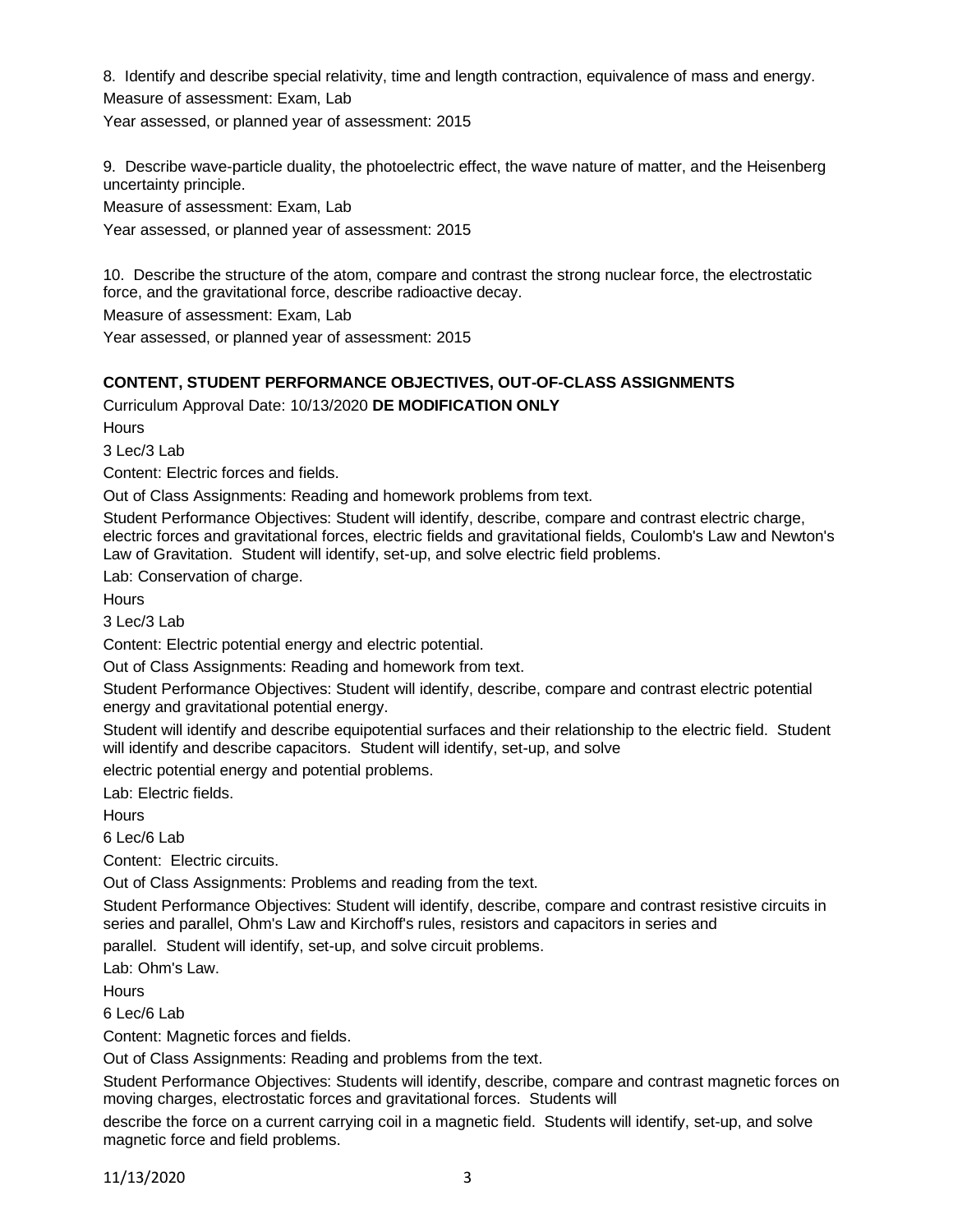Lab: Conservation of energy in the magnetic field.

**Hours** 

6 Lec/6 Lab

Content: Electromagnetic induction.

Out of Class Assignments: Problems and reading from the text.

Student Performance Objectives: Students will identify, describe, compare and contrast induced current and emf, magnetic flux, Faraday's Law, Lenz's Law, the electric generator, mutual and self inductance, and transformers. Students will identify, set-up, and solve Faraday's Law problems.

Lab: Determine e/m for an electron.

**Hours** 

3 Lec/3 Lab

Content: Electromagnetic waves.

Out of Class Assignments: Reading and problems from text.

Student Performance Objectives: Students will identify, describe, compare and contrast electromagnetic, transverse and longitudinal waves. Students will describe the electromagnetic spectrum, the energy carried by electromagnetic waves, the Doppler effect and polarization. Students will identify, set-up, and solve electromagnetic wave problems.

Lab: Polarization.

**Hours** 

4 Lec/3 Lab

Content: Reflection of light.

Out of Class Assignments: Problems and reading from text.

Student Performance Objectives: Students will identify, describe, compare and contrast images formed by reflection from plane, concave

and convex spherical mirrors. Students will identify, set-up, and solve reflection problems using ray diagrams and the mirror equation.

Lab: Images from mirrors.

**Hours** 

6 Lec/6 Lab

Content: Refraction of light.

Out of Class Assignments: Reading and problems from text.

Student Performance Objectives: Students will identify, describe, compare and contrast images formed by refraction by

converging and diverging lenses, total internal reflection, polarization and dispersion. Students will identify, set-up, and solve refraction problems using ray diagrams and the thin-lens and

magnification equations.

Lab: Images from lenses.

**Hours** 

3 Lec/3 Lab

Content: Interference and wave nature of light.

Out of Class Assignments: Problems and reading from text.

Student Performance Objectives: Students will identify, describe, compare and contrast the double-slit experiment, single-slit experiment, thin-film interference, and diffraction. Students will identify, set-up, and solve interference of light problems.

Lab: Diffraction.

**Hours**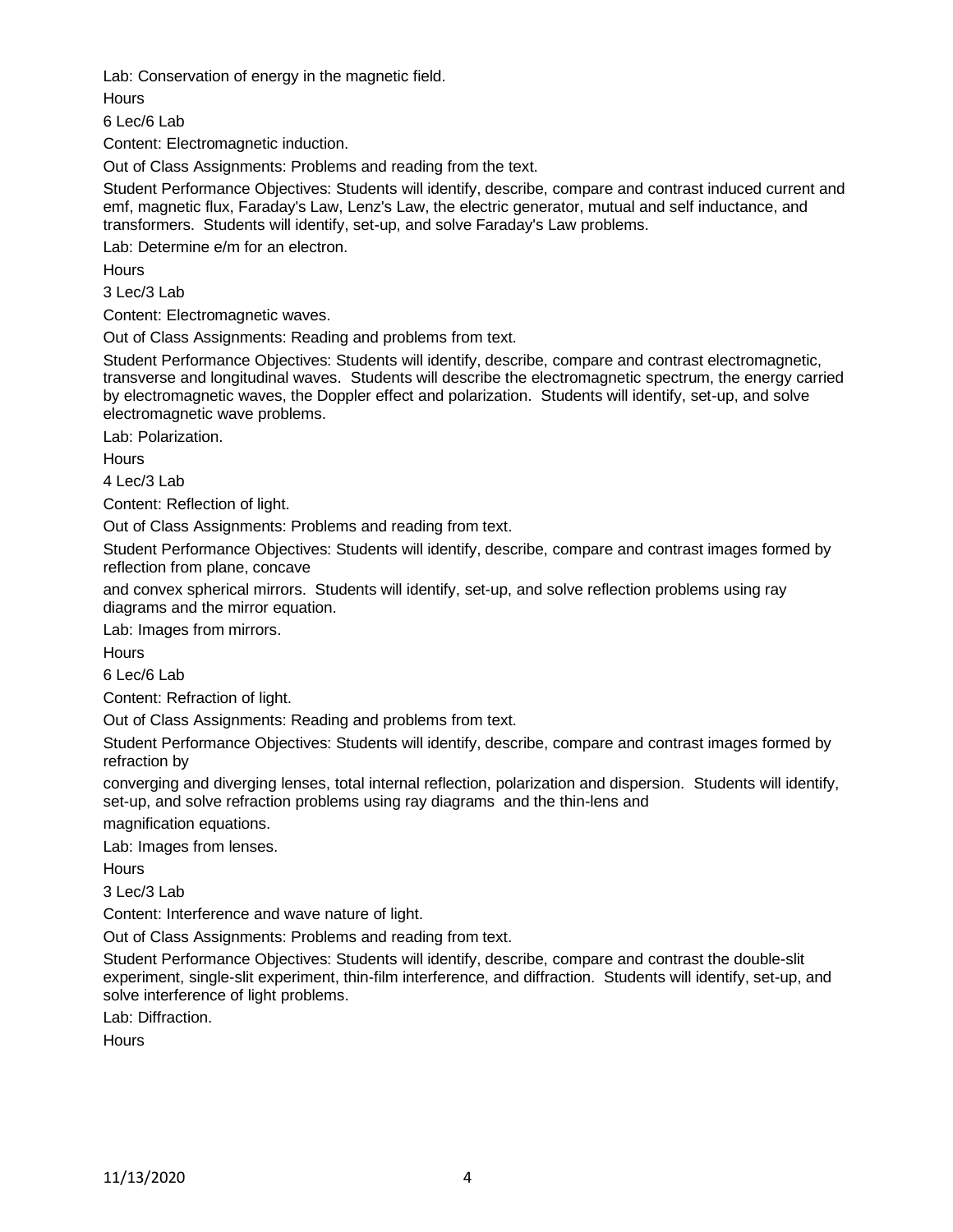3 Lec/3 Lab

Content: Special relativity.

Out of Class Assignments: Reading and problems from text.

Student Performance Objectives: Students will describe inertial reference frames. Students will identify, describe, compare and contrast the postulates of special relativity, time dilation, length contraction, and the equivalence of mass and energy. Students will identify, set-up and solve special relativity problems.

Lab: Electric motor.

**Hours** 

3 Lec/3 Lab

Content: Particles and waves.

Out of Class Assignments: Problems and reading from text.

Student Performance Objectives: Students will identify and describe blackbody radiation, the photoelectric effect, the wave nature of matter, and the Heisinberg uncertainty

principle. Students will identify, set-up, and solve wave-particle duality problems.

Lab: Electric motor, continued.

**Hours** 

 $3$  Lec/ $3$  Lab

Content: Physics of the atom.

Out of Class Assignments: Reading and problems from the text.

Student Performance Objectives: Students will identify, describe, compare and contrast various models of the atom. Students will describe the Pauli exclusion

principle and the development of the periodic chart. Students will identify, set-up, and solve atomic physics problems.

Lab: Electric motor, continued.

**Hours** 

3 Lec/3 Lab

Content: Nuclear physics.

Out of Class Assignments: Problems and reading from the text.

Student Performance Objectives: Students will describe the structure of the nucleus of an atom, compare and contrast the strong

nuclear force, the electrostatic force and the gravitational force. Students will identify, describe, compare and contrast the methods of obtaining energy from the nucleus. Students will identify,

set-up, and solve nuclear physics problems.

Lab: Electric motor presentation and demonstration.

**Hours** 

2

Final Exam

Lab Content:

Lab activities are listed above.

# **METHODS OF INSTRUCTION:**

Lecture/discussion. Laboratory exercises. Group projects

# **OUT OF CLASS ASSIGNMENTS:**

Required Outside Hours: 64

Assignment Description: Regularly assigned homework that requires students to analyze and study pertinent text material, solved examples and lecture notes.

Required Outside Hours: 64

Assignment Description: Regularly assigned homework that requires students to apply the principles and skills covered in class by solving related problems.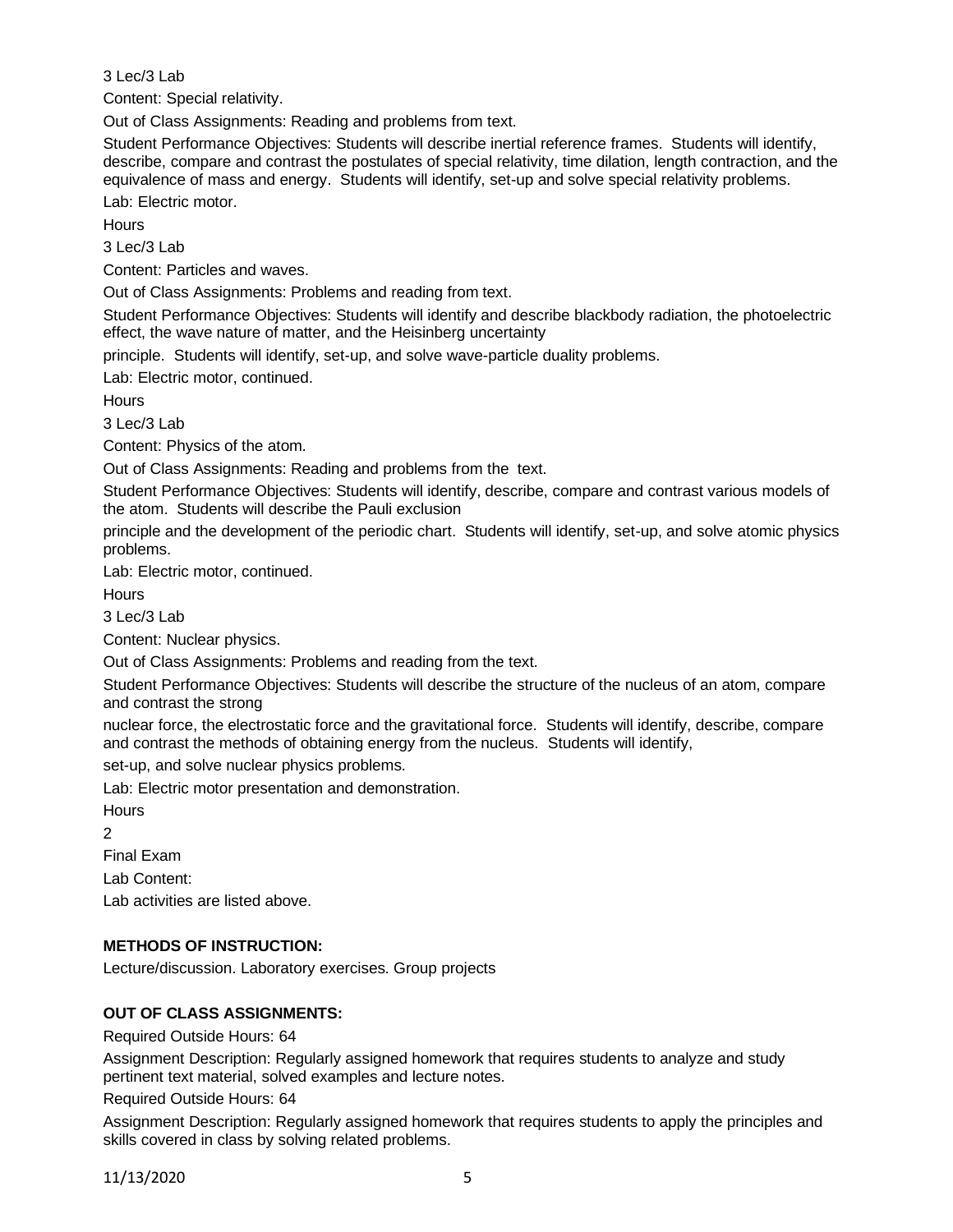### **METHODS OF EVALUATION:**

Writing assignments Percent of total grade: 20.00 % Lab Reports. Problem-solving assignments Percent of total grade: 20.00 % Homework, quizzes, projects. Objective examinations Percent of total grade: 60.00 % In-class written exams.

### **REPRESENTATIVE TEXTBOOKS:**

Required Representative Textbooks Cutnell, Johnson, Young, Stadler. Physics. Wiley,2014. ISBN: ISBN-10: 1118486897 Reading Level of Text, Grade: 12 Verified by: Jennifer Nari